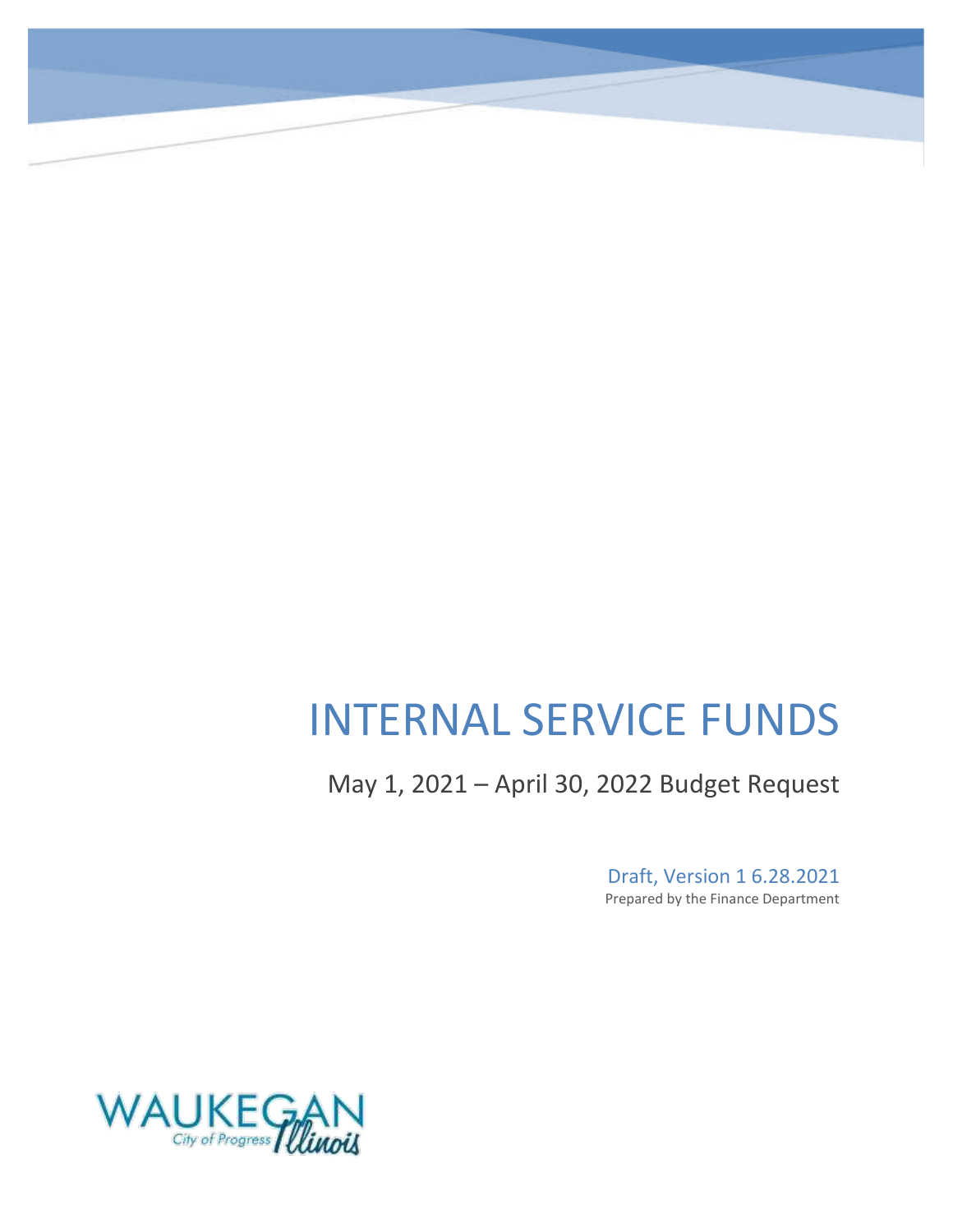# P A G E | **1 Introduction**

The City maintains Internal Service Funds to account for services provided between departments on a cost reimbursement basis. This allows for vendors, claims and settlements to be paid accurately, timely, and in a centralized manner. The city's premiums are run through the Employee Benefit Plan Fund with charges assigned back to the department from which the employee or retiree is associated on a weekly or monthly basis.

In addition, the city is exposed to various risks of loss claims related to workers' compensation, property damage, torts, errors and omissions, etc. The financial activity related to these risks are processed through the Safety and Risk Management Fund and then charged back to the appropriate departmental budget to recoup those costs.

## **Overview**

The Fiscal Year May 1, 2021 to April 30, 2022 (FY22) Internal Service Funds requested budget calls for \$9.3 million in revenues or contra-expenses, \$9.3 million in expenses, and no transfers-in or out.

| \$9,348,100  |
|--------------|
| (59,348,100) |
| \$0          |
| \$0          |
| \$0\$        |
| \$0          |
|              |

Actual revenues, expenses, and transfers are included in the following chart along with the FY21 unaudited budget and FY22 requested budget. Line item detail for the FY22 budget proposal may be found in the attached Appendix.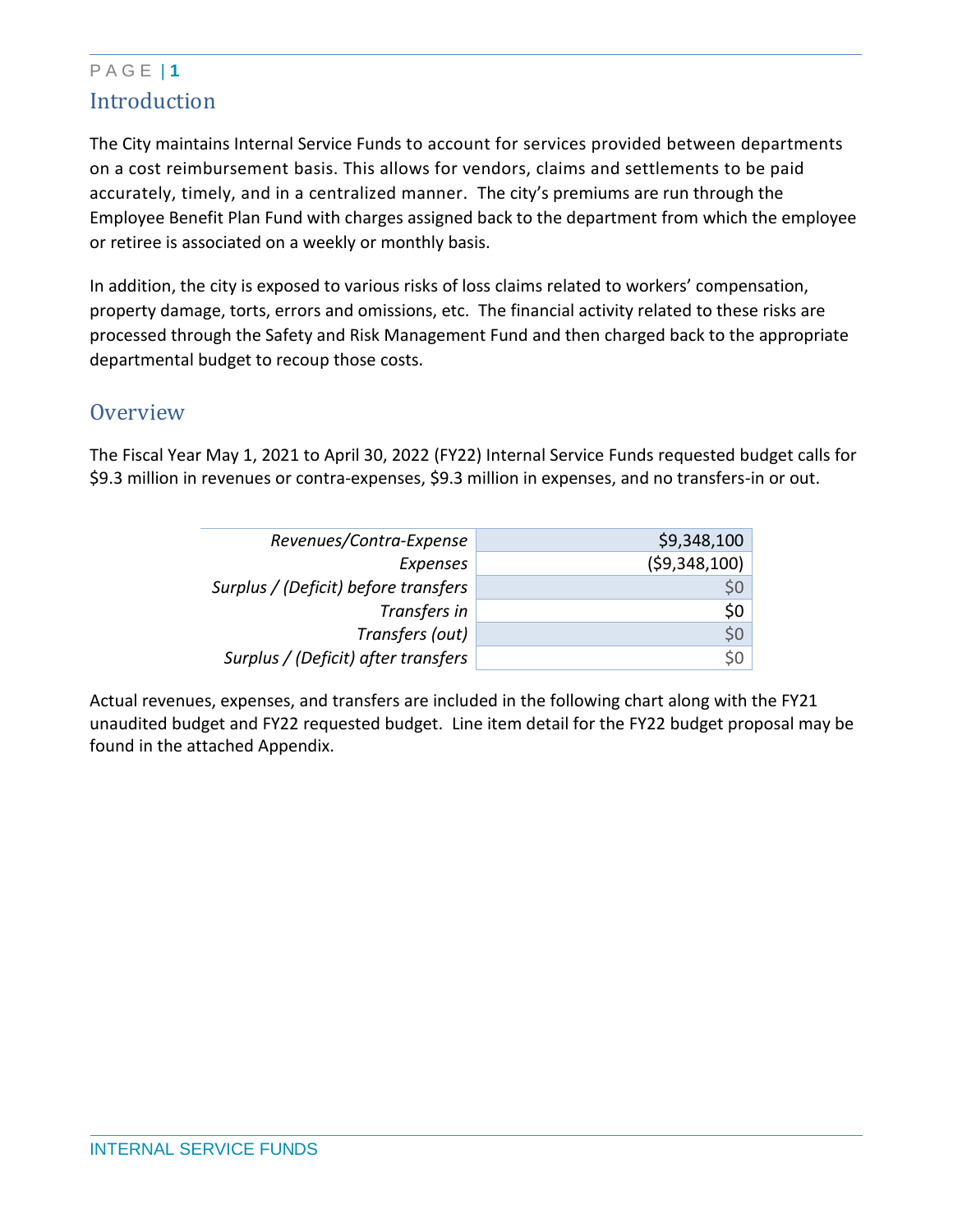#### P A G E | **2**

#### **INTERNAL SERVICE FUNDS**

|        | <b>REVENUES</b>     |                                                          |                   |                 |                |                       |                |                    |  |
|--------|---------------------|----------------------------------------------------------|-------------------|-----------------|----------------|-----------------------|----------------|--------------------|--|
| l Fund | <b>Detail</b>       | <b>Description</b>                                       | <b>FY18</b>       | <b>FY19</b>     | <b>FY20</b>    | <b>FY21 Unaudited</b> | FY 21 Budget   | FY22 Budget        |  |
|        | <b>SUB 4600</b>     | Interest                                                 | 21,997.81         |                 | 129,142.30     | 9,635.00              |                |                    |  |
|        | <b>SUB 4800</b>     | <b>Miscellaneous Revenue</b>                             | 1,426,603.44      | 332,324.71      | (412, 316.83)  | 207,062.42            |                |                    |  |
|        | <b>SUB 5800</b>     | <b>Premium Contributions</b>                             | 7,930,127.89      | 7,884,837.16    | 8,254,806.65   | 7,378,950.00          | 8,774,000.00   | 9,348,100.00       |  |
|        |                     | <b>TOTAL REVENUES</b>                                    | 9,378,729.14      | 8,217,161.87    | 7,971,632.12   | 7,595,647.42          | 8,774,000.00   | 9,348,100.00       |  |
|        | <b>EXPENDITURES</b> |                                                          |                   |                 |                |                       |                |                    |  |
| l Fund | <b>Detail</b>       | <b>Description</b>                                       | <b>FY18</b>       | <b>FY19</b>     | <b>FY20</b>    | <b>FY21 Unaudited</b> | FY 21 Budget   | <b>FY22 Budget</b> |  |
|        | <b>SUB 2100</b>     | <b>Personnel Services</b>                                |                   | 74,929.28       | 561,941.84     | 606,401.00            | 619,000.00     | 534,000.00         |  |
|        | <b>SUB 2200</b>     | <b>Personnel Benefits</b>                                | 13,151.16         | 21,421.76       | 506,217.31     | 559,531.00            | 258,600.00     | 624,800.00         |  |
|        | <b>SUB 2400</b>     | <b>Contractual Services</b>                              | 13,054,457.19     | 8,955,015.86    | 12,346,996.64  | 15,488,629.00         | 14,642,125.00  | 17,459,100.00      |  |
|        | <b>SUB 2500</b>     | <b>Commodities</b>                                       | 357.51            | 3,821.92        | (2,312.88)     | 885.00                | 61,975.00      | 94,700.00          |  |
|        | <b>SUB 2600</b>     | <b>Capital Outlay</b>                                    |                   | 20,731.81       |                |                       |                |                    |  |
|        | <b>SUB 2800</b>     | Non-Cash Expense                                         | (15, 733, 154.36) | (11,805,490.50) | (6,026,296.27) | (7,877,428.00)        | (6,807,700.00) | (9,364,500.00)     |  |
|        |                     | <b>TOTAL EXPENDITURES</b>                                | (2,665,188.50)    | (2,729,569.87)  | 7,386,546.64   | 8,778,018.00          | 8,774,000.00   | 9,348,100.00       |  |
|        |                     |                                                          |                   |                 |                |                       |                |                    |  |
|        |                     | <b>EXCESS (DEFICIENCY) OF REVENUES OVER EXPENDITURES</b> | 12,043,917.64     | 10,946,731.74   | 585,085.48     | (1, 182, 370.58)      |                |                    |  |
|        |                     | <b>OTHER FINANCING SOURCES (USES)</b>                    |                   |                 |                |                       |                |                    |  |
| Fund   | <b>Detail</b>       | <b>Description</b>                                       | <b>FY18</b>       | <b>FY19</b>     | <b>FY20</b>    | <b>FY21 Unaudited</b> | FY 21 Budget   | <b>FY22 Budget</b> |  |
|        | <b>SUB 6300</b>     | <b>Transfers In/From</b>                                 |                   |                 | 140,363.42     | 48,120.00             |                |                    |  |
|        | <b>SUB 6800</b>     | <b>Transfers Out/To</b>                                  | (900,000.00)      | (132, 391.75)   | (168.90)       |                       |                |                    |  |
|        |                     | <b>TOTAL OTHER FINANCING SOURCES</b>                     | (900,000.00)      | (132, 391.75)   | 140,194.52     | 48,120.00             |                |                    |  |
|        |                     | <b>FUND BALANCE</b>                                      |                   |                 |                |                       |                |                    |  |

### Sources

The Employee Benefit Fund revenues include employer contributions and employee contributions. City employees are offered medical, dental, and life insurance as part of their benefit package. Local 150 employees, mainly in the Public Works Department and the Water Plant, participate in a union health insurance plan for which the City pays 100% of the premium with no employee contribution. The rest of the City's workforce is offered plans which include HMO and PPO options sponsored by the City. The premiums collected from employees, employer contributions, and the related chargebacks to the departments account for the revenues to these funds.

### Uses

Expenditures are the payment of employer and employee premiums for the various insurance coverages. The expenses associated with the employer-only costs are expected to be \$8.5 million for FY22. The claims expenses relative to the City's workers compensation, liability, and property claims is budgeted for \$2.4 million in FY22.

The Information Technology (IT) Internal Service Fund accounts for IT related expenditures such as employees, support and maintenance contracts, and software/hardware renewals and replacement. The IT Fund has a budget of \$5.5 million for FY22, with \$648 thousand in wages and benefits, and \$4.8 million in commodities and contractual expenses.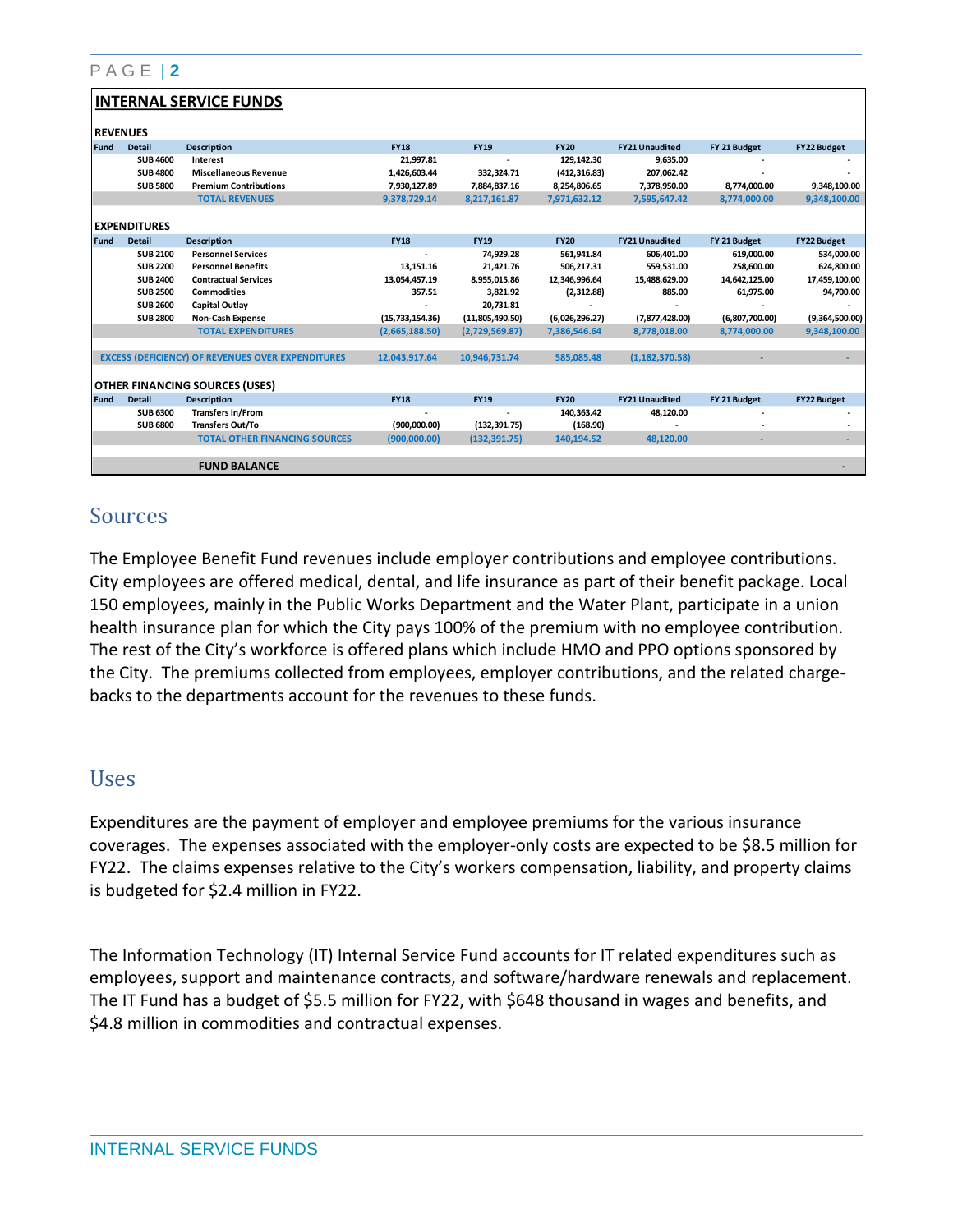# P A G E | **3** Headcount

The FY22 proposal includes a full time Risk Manager and an IT department consisting of five employees, down from six in the prior year.

| <b>Internal Service Funds Central Services</b> |                          |                          |             |             |                    |        |
|------------------------------------------------|--------------------------|--------------------------|-------------|-------------|--------------------|--------|
| <u>FTE</u>                                     | <b>FY18</b>              | FY19                     | <b>FY20</b> | <b>FY21</b> | <b>FY22 Budget</b> | Change |
| <b>Assistant IT Director</b>                   | $\overline{\phantom{0}}$ |                          | 1.00        | 1.00        | 1.00               |        |
| IT Administrator                               | $\overline{\phantom{0}}$ | $\overline{\phantom{0}}$ | 1.00        | 1.00        | 1.00               |        |
| <b>Information Sys Director</b>                | $\overline{\phantom{0}}$ |                          | 1.00        | 1.00        | 1.00               |        |
| IT Technician                                  | $\overline{\phantom{0}}$ | $\overline{\phantom{0}}$ | 2.00        | 3.00        | 2.00               | (1.00) |
| Risk Manager                                   |                          | 1.00                     | 1.00        | 1.00        | 1.00               |        |
| <b>TOTAL</b>                                   |                          | 1.00                     | 6.00        | 7.00        | 6.00               | (1.00) |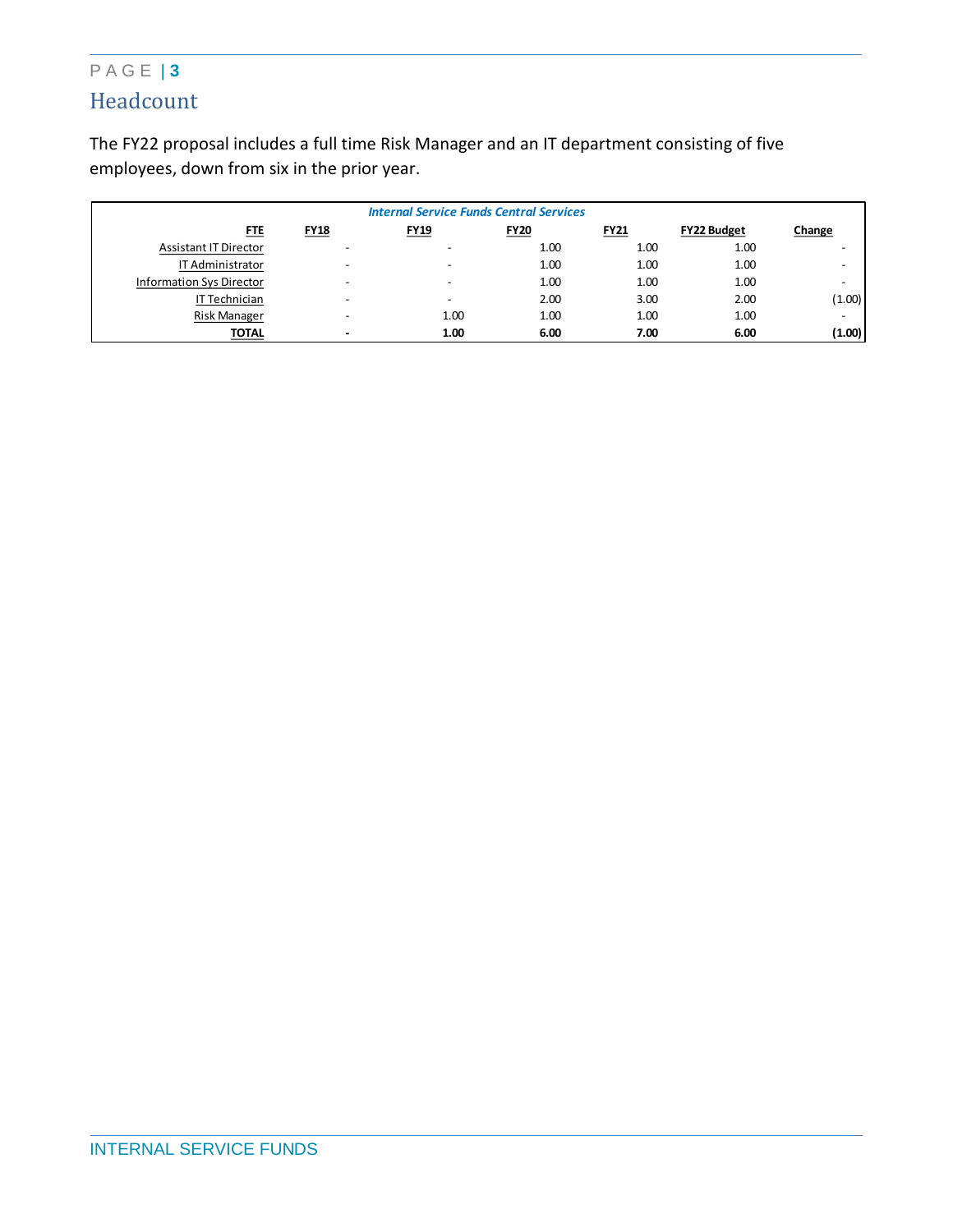# P A G E | **4** Line Item Detail

# **Fund 660 - Safety & Risk Management Fund**

#### **REVENUES**

| <b>Fund</b> | <b>Detail</b>   | <b>Description</b>             | <b>FY20</b>   | <b>FY21 Unaudited</b> | FY 21 Budget   | <b>FY22 Budget</b> |
|-------------|-----------------|--------------------------------|---------------|-----------------------|----------------|--------------------|
|             | 660 46100       | Interest Earned                | 129,142.30    | 9,635.00              |                |                    |
|             | <b>SUB 4600</b> | Interest                       | 129,142.30    | 9,635.00              | $\blacksquare$ |                    |
|             | 660 48215       | Damaged Property Recovery      |               |                       |                |                    |
|             | 660 48220       | <b>Restitution Payments</b>    | 1,960.32      | 3,482.00              |                |                    |
|             | 660 48370       | Reimbursement - Worker's Comp. | 50,635.49     | 35,270.00             |                |                    |
|             | 660 48375       | Reimb. - Settlements/Lawsuits  | 154,100.12    | 158,750.00            |                |                    |
|             | 660 48380       | Liability- Surcharge           |               | -                     |                |                    |
|             | 660 48385       | W/C- Surcharge                 |               |                       |                |                    |
|             | 660 48900       | Miscellaneous Revenue          | (140, 194.02) | 9.560.00              |                |                    |
|             | <b>SUB 4800</b> | <b>Miscellaneous Revenue</b>   | 66,501.91     | 207,062.00            |                |                    |
|             | 660 58075       | Liability Premium Insurance    |               |                       |                |                    |
|             | <b>SUB 5800</b> | <b>Premium Contributions</b>   |               |                       |                |                    |
|             |                 | <b>TOTAL REVENUES</b>          | 195,644.21    | 216,697.00            |                |                    |
|             |                 |                                |               |                       |                |                    |

### **EXPENDITURES**

| Fund | <b>Detail</b>   | <b>Description</b>                    | <b>FY20</b>    | <b>FY21 Unaudited</b> | FY 21 Budget | <b>FY22 Budget</b> |
|------|-----------------|---------------------------------------|----------------|-----------------------|--------------|--------------------|
|      | 660 169821788   | Director of Risk Management           | 98,307.08      | 71,257.00             | 105,000.00   | 93,000.00          |
|      | <b>SUB 2100</b> | <b>Personnel Services</b>             | 98,307.08      | 71,257.00             | 105,000.00   | 93,000.00          |
|      | 660 169822454   | Health Ins Buy Out                    | (125.00)       | 1,000.00              |              |                    |
|      | 660 169822456   | Hospitalization                       |                |                       | 16,000.00    | 16,800.00          |
|      | 660 169822461   | Employer Portion-OASDI (FICA)         | 6,138.59       | 4,689.00              | 7,000.00     | 7,000.00           |
|      | 660 169822462   | <b>Employer Portion-Medicare Ex</b>   | 1,435.67       | 1,097.00              | 1,000.00     | 1,000.00           |
|      | 660 169822467   | Life Insurance Premiums               | 362.79         | 296.00                | 500.00       | 500.00             |
|      | 660 169822610   | Employer IMRF                         | 12,592.72      | 11,043.00             | 16,000.00    | 11,000.00          |
|      | 660 169822702   | IL WC Comm Assessment 2702            | 5,932.25       | 2,106.00              | 6,000.00     | 6,000.00           |
|      | <b>SUB 2200</b> | <b>Personnel Benefits</b>             | 26,337.02      | 20,231.00             | 46,500.00    | 42,300.00          |
|      | 660 169824423   | Telephone                             | 228.76         |                       |              |                    |
|      | 660 169824428   | Rental/Lease Purchase                 | 268.07         |                       |              |                    |
|      | 660 169824429   | Conference & Travel                   | 182.68         |                       | 2,000.00     |                    |
|      | 660 169824431   | Training & Schooling                  |                |                       |              |                    |
|      | 660 169824432   | Postage                               | 154.66         | 218.00                | 500.00       |                    |
|      | 660 169824438   | <b>Other Professional Services</b>    |                |                       |              | 1,000.00           |
|      | 660 169824503   | Insurance Admin, Services             |                |                       |              |                    |
|      | 660 169824960   | <b>Declared Emergency Contracts</b>   |                | 122,429.00            |              |                    |
|      | 660 169924423   | Telephone                             |                |                       |              |                    |
|      | 660 169924428   | Rental/Lease Purchase                 |                |                       |              |                    |
|      | 660 169924432   | Postage                               |                |                       |              |                    |
|      | 660 169924434   | Printing                              |                |                       |              |                    |
|      | 660 169924436   | <b>Consultant Services</b>            |                |                       |              |                    |
|      | 660 169924456   | Claims Expense                        | 3,249,670.36   | 4,174,552.00          | 3,993,800.00 | 2,370,200.00       |
|      | 660 169924463   | Est. Liability for Claims/IBNR        | (1,270,954.00) |                       |              |                    |
|      | 660 169924468   | <b>Insurance Premiums - Stop Loss</b> | 132,556.00     |                       |              | 1,392,800.00       |
|      | 660 169924491   | <b>Employee Physical/Med Treatmnt</b> |                |                       |              |                    |
|      | <b>SUB 2400</b> | <b>Contractural Services</b>          | 2,112,106.53   | 4,297,199.00          | 3,996,300.00 | 3,764,000.00       |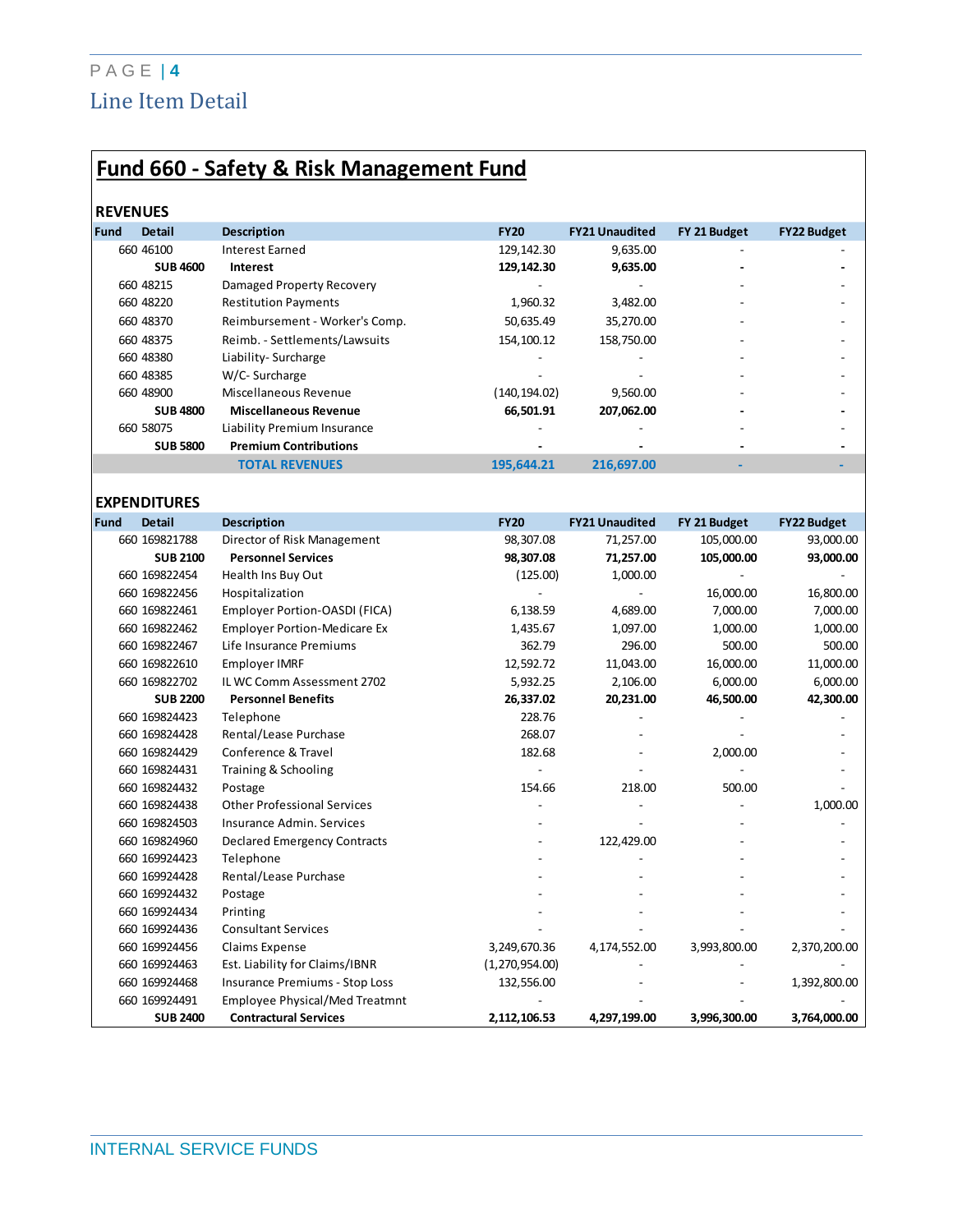### P A G E | **5**

# **Fund 660 - Safety & Risk Management Fund**

| <b>Continued</b>      |                                                          |                |                       |                |                    |
|-----------------------|----------------------------------------------------------|----------------|-----------------------|----------------|--------------------|
| 660 169825465         | Office Supplies                                          | 694.79         | 42.00                 | 2,000.00       | 1,000.00           |
| 660 169825466         | Gasoline & Oil                                           | 20.29          | 7.00                  | 500.00         |                    |
| 660 169825478         | <b>Computer Supplies</b>                                 |                |                       |                |                    |
| 660 169825480         | Miscellaneous Expense                                    | 385.00         | 385.00                | 50,000.00      | 1,000.00           |
| 660 169825576         | Wireless Phone/Internet                                  | 329.62         |                       |                |                    |
| 660 169925465         | Office Supplies                                          |                |                       |                |                    |
| <b>SUB 2500</b>       | <b>Commodities</b>                                       | 1,429.70       | 434.00                | 52,500.00      | 2,000.00           |
| 660 169826493         | Vehicle                                                  |                |                       |                |                    |
| 660 169826495         | Computer Hardware/Equipment                              |                |                       |                |                    |
| <b>SUB 2600</b>       | <b>Capital Outlay</b>                                    |                |                       |                |                    |
| 660 169828100         | <b>Bad Debt Expense</b>                                  |                | 5,363.00              |                |                    |
| 660 169828421         | Inc/Dec in Claims Estimates                              |                |                       |                |                    |
| 660 169828422         | Inc/Dec in Comp Abs Gen Govt                             | 6,558.00       |                       |                |                    |
| 660 169928418         | Contra Claims Revenue                                    | 903,017.38     | 264,776.00            |                |                    |
| 660 169928419         | Contra Claims Expense                                    | (3,541,010.98) | (4,394,443.00)        | (4,200,300.00) | (3,901,300.00)     |
| <b>SUB 2800</b>       | <b>Non-Cash Expense</b>                                  | (2,631,435.60) | (4, 124, 304.00)      | (4,200,300.00) | (3,901,300.00)     |
|                       | <b>TOTAL EXPENDITURES</b>                                | (393, 255.27)  | 264,817.00            |                |                    |
|                       | <b>EXCESS (DEFICIENCY) OF REVENUES OVER EXPENDITURES</b> | 588,899.48     | (48, 120.00)          |                |                    |
|                       | <b>OTHER FINANCING SOURCES (USES)</b>                    |                |                       |                |                    |
| Fund<br><b>Detail</b> | <b>Description</b>                                       | <b>FY20</b>    | <b>FY21 Unaudited</b> | FY 21 Budget   | <b>FY22 Budget</b> |
| 660 63100             | <b>Transfers From General Fund</b>                       | 131,620.27     | 48,120.00             |                |                    |
| 660 63555             | Transfers From Sewer/Water Fd.                           | 8,743.15       |                       |                |                    |
| <b>SUB 6300</b>       | <b>Transfers In/From</b>                                 | 140,363.42     | 48,120.00             |                |                    |
| 660 68100             | <b>Transfers to General Fund</b>                         |                |                       |                |                    |
| 660 68595             | Transfers to Parking Lot Fund                            | 168.90         |                       |                |                    |
| 660 68714             | <b>Transfers to Working Cash</b>                         |                |                       |                |                    |
| <b>SUB 6800</b>       | <b>Transfers Out/To</b>                                  | (168.90)       |                       |                |                    |
|                       | <b>TOTAL OTHER FINANCING SOURCES</b>                     | 140,194.52     | 48.120.00             |                |                    |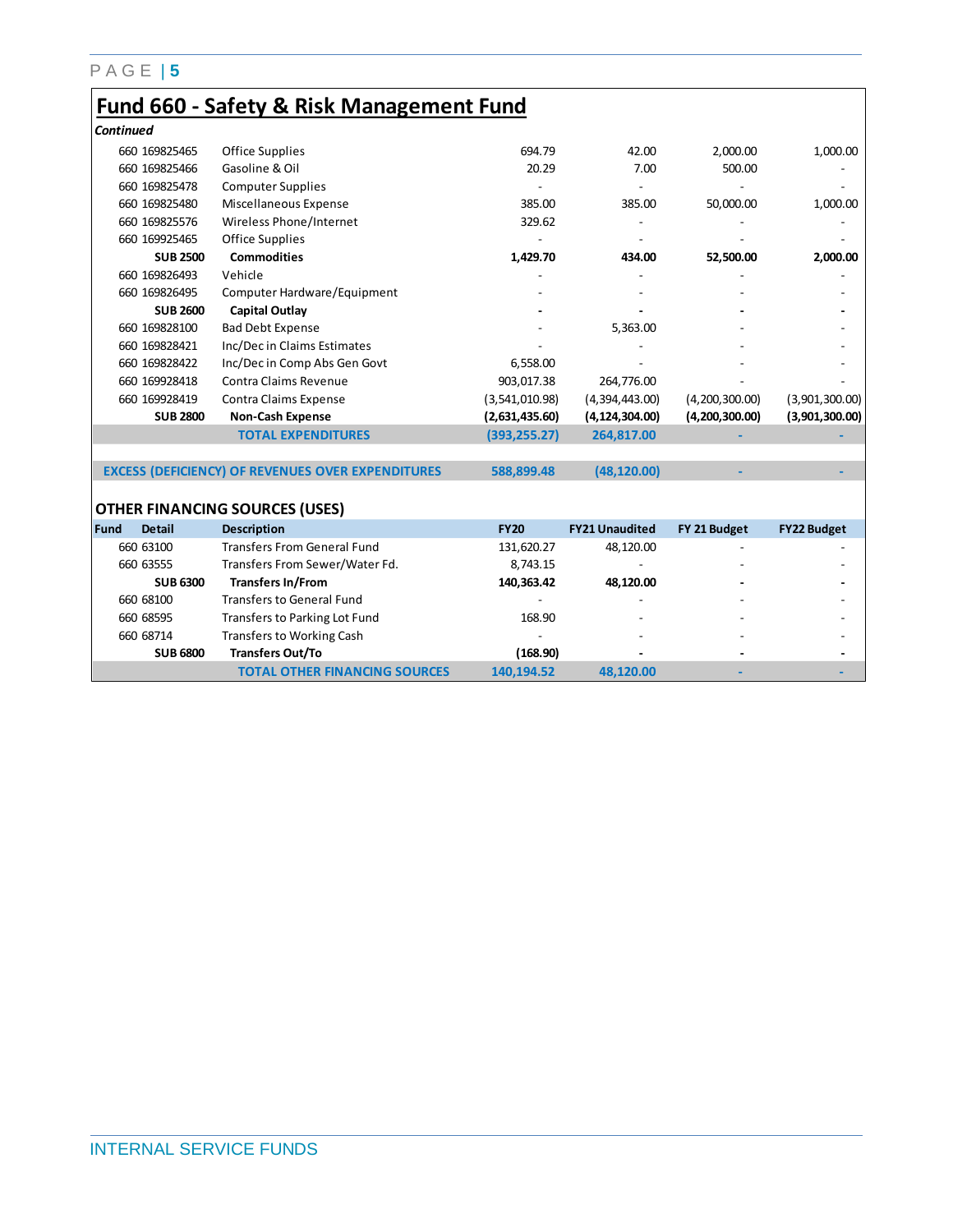|                 | $PAGE$   6          |                                                          |               |                 |                       |                       |                        |  |
|-----------------|---------------------|----------------------------------------------------------|---------------|-----------------|-----------------------|-----------------------|------------------------|--|
|                 |                     | Fund 680 - Employee's Benefit Plan Fund                  |               |                 |                       |                       |                        |  |
|                 |                     |                                                          |               |                 |                       |                       |                        |  |
| <b>REVENUES</b> |                     |                                                          |               |                 |                       |                       |                        |  |
| <b>Fund</b>     | <b>Detail</b>       | <b>Description</b>                                       | <b>FY20</b>   | FY21 to 1-31-21 | <b>FY21 Unaudited</b> | FY 21 Budget          | <b>FY22 Budget Req</b> |  |
|                 | 680 48305           | Hospitalization - Surcharge                              |               |                 |                       |                       |                        |  |
|                 | 680 48927           | Change in Amt Due to Ins Provi                           | (478, 818.74) | 832,111.97      |                       | $\tilde{\phantom{a}}$ |                        |  |
|                 | <b>SUB 4800</b>     | <b>Miscellaneous Revenue</b>                             | (478,818.74)  | 832,111.97      |                       |                       |                        |  |
|                 | 680 58100           | Employee Contrib. - PPO Plan                             | 275.245.85    | 203.995.55      | 275,900.00            | 432,800.00            | 324,000.00             |  |
|                 | 680 58110           | <b>Employee Contrib - Dental PPO</b>                     | 36,472.21     | 25,447.92       | 33,800.00             | 40,000.00             | 38,000.00              |  |
|                 | 680 58150           | Employee Contrib. HMO Plan                               | 357,296.12    | 241,580.21      | 322,100.00            | 400,000.00            | 342,000.00             |  |
|                 | 680 58160           | <b>Employee Contrib - Dental HMO</b>                     | 3,182.98      | 1,643.00        | 2,200.00              | 5,000.00              | 1,000.00               |  |
|                 | 680 58200           | City Contrib. - PPO Plan                                 | 2,340,529.01  | 1,481,968.45    | 2,080,500.00          | 2,384,000.00          | 3,000,000.00           |  |
|                 | 680 58210           | City Contrib - Dental PPO                                | 292,818.46    | 211,779.54      | 281,700.00            | 275,000.00            | 338,700.00             |  |
|                 | 680 58300           | City Contrib. - HMO Plan                                 | 2,989,264.41  | 1,827,734.23    | 2,505,500.00          | 3,076,000.00          | 3,100,000.00           |  |
|                 | 680 58310           | City Contrib - Dental HMO                                | 23,475.95     | 14,862.71       | 19,600.00             | 32,100.00             | 2,800.00               |  |
|                 | 680 58350           | City Contrib - MOE Fringe Plan                           | 1,740,010.83  | 1.235.880.00    | 1,647,500.00          | 1,922,000.00          | 1,750,000.00           |  |
|                 | 680 58500           | Employer Contrib. - Life Ins.                            | 64,837.91     | 24,458.89       | 60,300.00             | 75,000.00             | 129,000.00             |  |
|                 | 680 58505           | Employee Contrib. - AFLAC                                |               |                 | 7,600.00              | 132,100.00            | 170,900.00             |  |
|                 | 680 58550           | Insurance EE Independent Life                            |               |                 | 150.00                |                       |                        |  |
|                 | 680 58595           | Eve Med Vision EE Contribution                           |               |                 | 1,300.00              |                       |                        |  |
|                 | <b>SUB 5800</b>     | <b>Premium Contributions</b>                             | 8,123,133.73  | 5,269,350.50    | 7,238,150.00          | 8,774,000.00          | 9,196,400.00           |  |
|                 |                     | <b>TOTAL REVENUES</b>                                    | 7,644,314.99  | 6,101,462.47    | 7,238,150.00          | 8,774,000.00          | 9,196,400.00           |  |
|                 |                     |                                                          |               |                 |                       |                       |                        |  |
|                 | <b>EXPENDITURES</b> |                                                          |               |                 |                       |                       |                        |  |
| <b>Fund</b>     | <b>Detail</b>       | <b>Description</b>                                       | <b>FY20</b>   | FY21 to 1-31-21 | <b>FY21 Unaudited</b> | FY 21 Budget          | <b>FY22 Budget Req</b> |  |
|                 | 680 189422470       | <b>PSEBA-Health Premiums</b>                             | 301,841.22    | 290.899.93      | 365,000.00            |                       | 376,000.00             |  |
|                 | <b>SUB 2200</b>     | <b>Personnel Benefits</b>                                | 301,841.22    | 290,899.93      | 365,000.00            |                       | 376,000.00             |  |
|                 | 680 189424466       | <b>Dental Insurance Premiums</b>                         | 355,949.60    | 280,476.69      | 354,100.00            | 500,000.00            | 380,500.00             |  |
|                 | 680 189424467       | <b>Insurance Premiums - Life</b>                         | 64,837.91     | 52.784.61       | 66,100.00             | 207,100.00            | 299,900.00             |  |
|                 | 680 189424469       | Refund Expense                                           |               |                 |                       |                       |                        |  |
|                 | 680 189424470       | HMO/PPO Premium Expense                                  | 1,740,010.83  | 1,509,676.00    | 2,038,300.00          | 2,010,900.00          | 1,750,000.00           |  |
|                 | 680 189424476       | HMO/PPO Premium Expense                                  | 5,962,335.39  | 3,756,592.46    | 5,486,500.00          | 6,056,000.00          | 6,290,000.00           |  |
|                 | 680 189424503       | <b>Insurance Admin, Services</b>                         | 19,785.32     | 61.237.05       | 78,000.00             |                       | 100,000.00             |  |
|                 | <b>SUB 2400</b>     | <b>Contractural Services</b>                             | 8,142,919.05  | 5,660,766.81    | 8,023,000.00          | 8,774,000.00          | 8,820,400.00           |  |
|                 | 680 189428419       | Contra Claims Expense                                    | (800, 445.28) | 479,974.99      |                       |                       |                        |  |
|                 | 680 189328300       | <b>BANK BAL CORRECTION EXPENSE</b>                       | (0.01)        |                 |                       |                       |                        |  |
|                 | <b>SUB 2800</b>     | <b>Non-Cash Expense</b>                                  | (800,445.29)  | 479.974.99      |                       |                       |                        |  |
|                 |                     | <b>TOTAL EXPENDITURES</b>                                | 7,644,314.98  | 6,431,641.73    | 8,388,000.00          | 8,774,000.00          | 9,196,400.00           |  |
|                 |                     |                                                          |               |                 |                       |                       |                        |  |
|                 |                     | <b>EXCESS (DEFICIENCY) OF REVENUES OVER EXPENDITURES</b> | 0.01          | (330, 179.26)   | (1, 149, 850.00)      |                       |                        |  |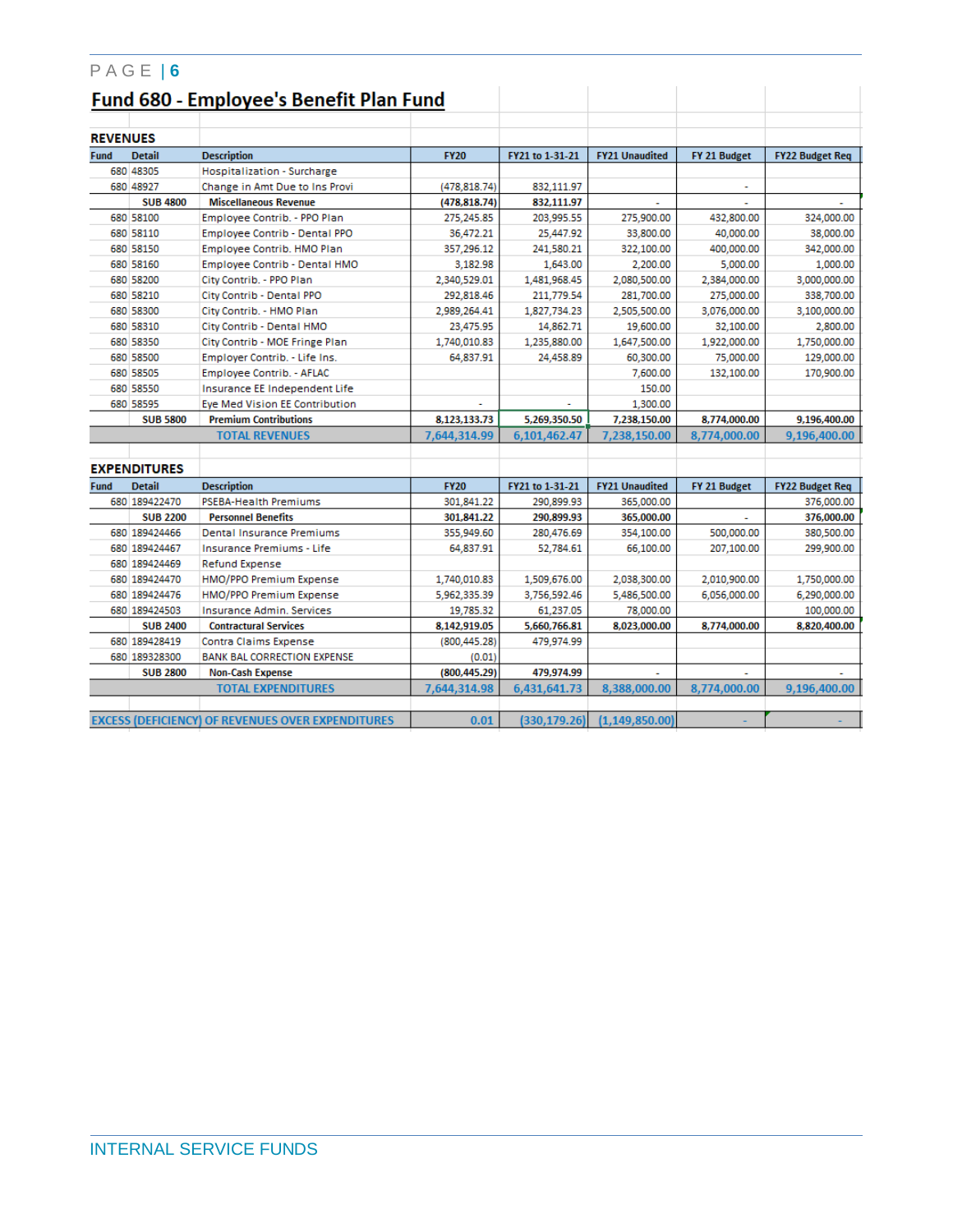# **Fund 685 - Self-Funded Flexible Spending**

| <b>REVENUES</b> |                     |                                                          |             |                       |              |                    |
|-----------------|---------------------|----------------------------------------------------------|-------------|-----------------------|--------------|--------------------|
| Fund            | <b>Detail</b>       | <b>Description</b>                                       | <b>FY20</b> | <b>FY21 Unaudited</b> | FY 21 Budget | <b>FY22 Budget</b> |
|                 | 685 58507           | Medical Saving Employee Contr.                           | 113,396.47  | 126,000.00            |              | 137,000.00         |
|                 | 685 58560           | Dependent Care Employee Contr.                           | 18,276.45   | 14,800.00             | ۰            | 14,700.00          |
|                 | <b>SUB 5800</b>     | <b>Premium Contributions</b>                             | 131,672.92  | 140,800.00            |              | 151,700.00         |
|                 |                     | <b>TOTAL REVENUES</b>                                    | 131,672.92  | 140,800.00            | ٠            | 151,700.00         |
|                 |                     |                                                          |             |                       |              |                    |
|                 | <b>EXPENDITURES</b> |                                                          |             |                       |              |                    |
| Fund            | <b>Detail</b>       | <b>Description</b>                                       | <b>FY20</b> | <b>FY21 Unaudited</b> | FY 21 Budget | <b>FY22 Budget</b> |
|                 | 685 189524503       | Insurance Admin, Services                                | 6,470.00    | 7,200.00              |              | 7,000.00           |
|                 | 685 189524530       | Claims Expense-MSA                                       | 129,016.92  | 118,000.00            | ۰            | 144,700.00         |
|                 | <b>SUB 2400</b>     | <b>Contractural Services</b>                             | 135,486.92  | 125,200.00            |              | 151,700.00         |
|                 | 685 189525480       | Miscellaneous Expense                                    |             | 1.00                  |              |                    |
|                 | <b>SUB 2500</b>     | <b>Commodities</b>                                       |             | 1.00                  |              |                    |
|                 |                     | <b>TOTAL EXPENDITURES</b>                                | 135,486.92  | 125,201.00            | ٠            | 151,700.00         |
|                 |                     |                                                          |             |                       |              |                    |
|                 |                     | <b>EXCESS (DEFICIENCY) OF REVENUES OVER EXPENDITURES</b> | (3,814.00)  | 15,599.00             |              |                    |
|                 |                     |                                                          |             |                       |              |                    |
|                 |                     | <b>OTHER FINANCING SOURCES (USES)</b>                    |             |                       |              |                    |
|                 |                     | <b>TOTAL OTHER FINANCING SOURCES</b>                     |             |                       |              |                    |